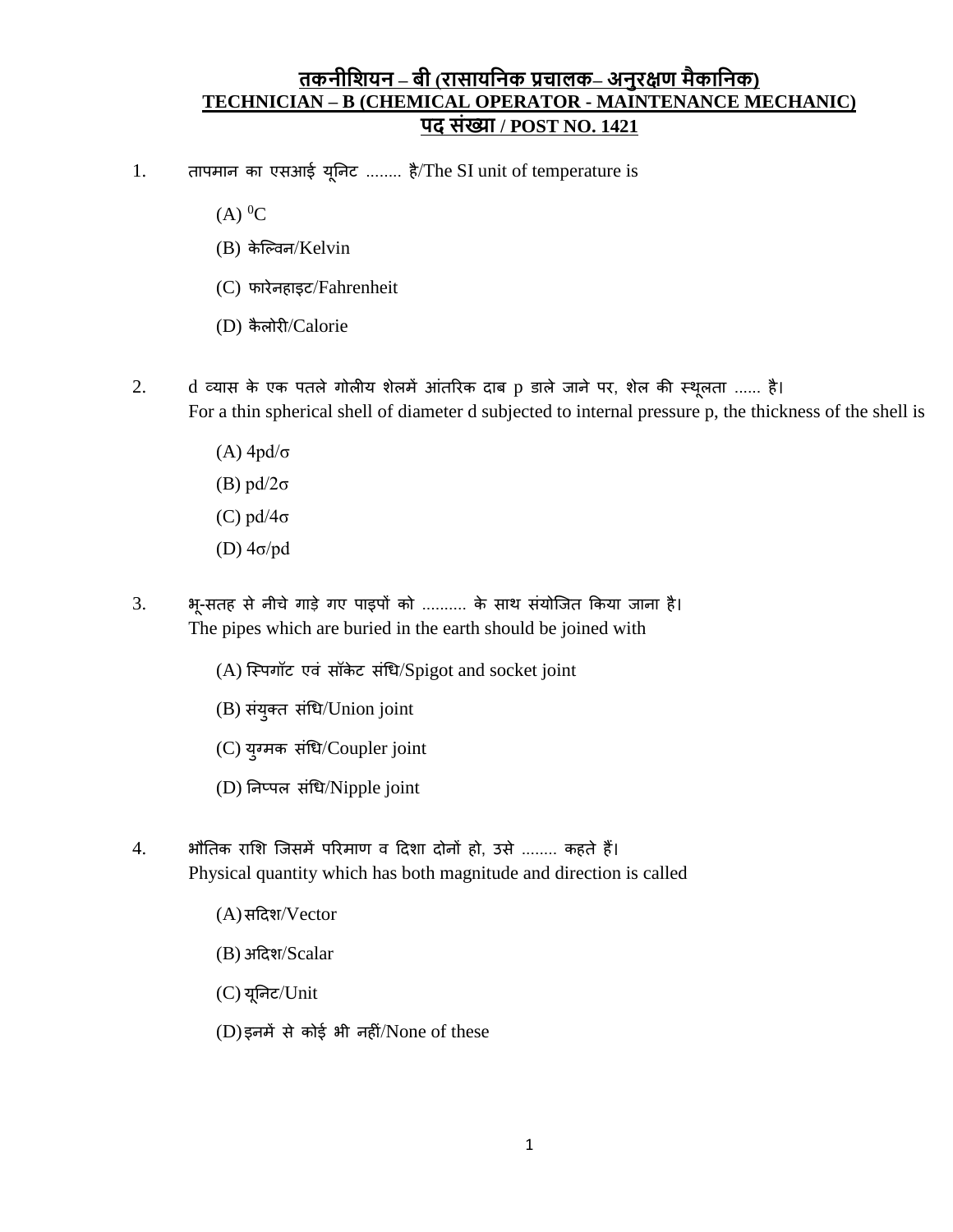- 5. टग्स्टेन का द्रव्यमान घनत्ि ......... है/Mass density of tungsten is :
	- $(A)$  11400 kg/m<sup>3</sup>
	- (B) 19300  $g/cm<sup>3</sup>$
	- (C) 19300 kg/m<sup>3</sup>
	- (D)  $11400 \text{ g/cm}^3$
- 6. िेग में पररिततन के दर को ...... कहा जाता है/Rate of change of velocity is known as
	- (A) चाल/Speed
	- (B) वेग/Velocity
	- (C) त्वरण/Acceleration
	- (D) जडत्ि/Inertia
- 7. एक इस्पात तार के ज़ररए 31.4KN लोड को ऊपर उठाना है। आिश्यक न्यूनतम व्यास का पता लगाएं अगर तार में प्रतिबल  $100N/mm^2$ से ज्यादा नहीं होना है?

A load of 31.4KN is to be raised by means of a steel wire. Find the minimum diameter required, if the stress in the wire is not to exceed 100N/mm<sup>2</sup>

- $(A)$ 20 मिलिमीटर/mm
- $(B)$  10 मिलिमीटर/mm
- $(C)$  8 मिलिमीटर/mm
- $(D)$ 4 मिलिमीटर/mm
- 8. प्रत्यास्थता सीमा के अंदर प्रनतबल, विकृनत का अनुक्रमानुपाती है। यह ननयम ..... है "Within the elastic limit stress is directly proportional to strain", This law is
	- (A) हुक का ननयम/Hook's law
	- (B) न्यूटन का ननयम/Newton's Law
	- (C) ओम का ननयम/Ohm's Law
	- (D) चार्ल्स का नियम/Charles Law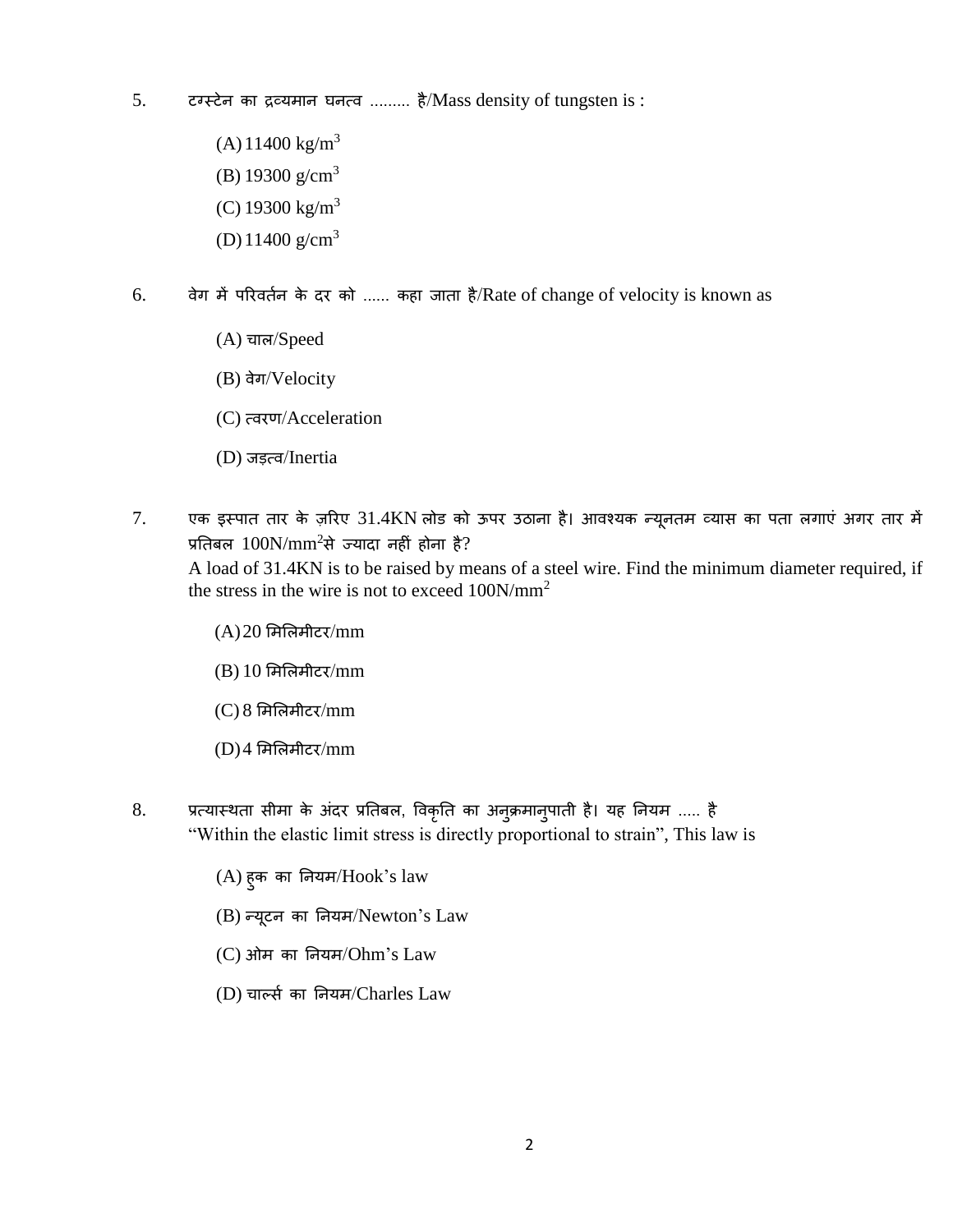- 9. एक पंल्क्त में दो लगातार ररिटे ों के केंद्रों के बीच की दरूी ...... कहलाती है। The centre to centre distance between two consecutive rivets in a row is called
	- (A)वपच/Pitch
	- (B) गेज लाइन/Gauge line
	- (C) विकणी वपच/Diagonal pitch
	- (D) बैक वपच/Back pitch
- 10. जल में ...... द्िारा ताप का अंतरण होता है/Heat is transferred through water by
	- (A) विककरण/Radiation
	- (B) चालन/Conduction
	- (C) संवहन/Convection
	- (D) प्रकीणतन/Scattering
- 11. एक पिंड़ में तापीय प्रतिबल ....... के कारण उत्पन्न होता है। In a body, the thermal stress is one which arises because of the existence of
	- (A)विशशष्ट ऊष्मा/Specific heat
	- (B) ताप प्रिणता/Temperature gradient
	- (C) गुप्त ऊष्मा/Latent heat
	- (D) संपूर्ण ऊष्मा/Total heat
- $12.$  आेम का नियम कहता है कि ........ है/Ohms law states that
	- (A) वोल्टता ∞ धारा/Voltage ∞ Current
	- (B) िोवटता ∞ 1/िारा/Voltage∞ 1/Current
	- (C) आयतन ∞ तापमान/Volume ∞Temp
	- (D) तापमान $\infty$  धारा/Temperature  $\infty$  Current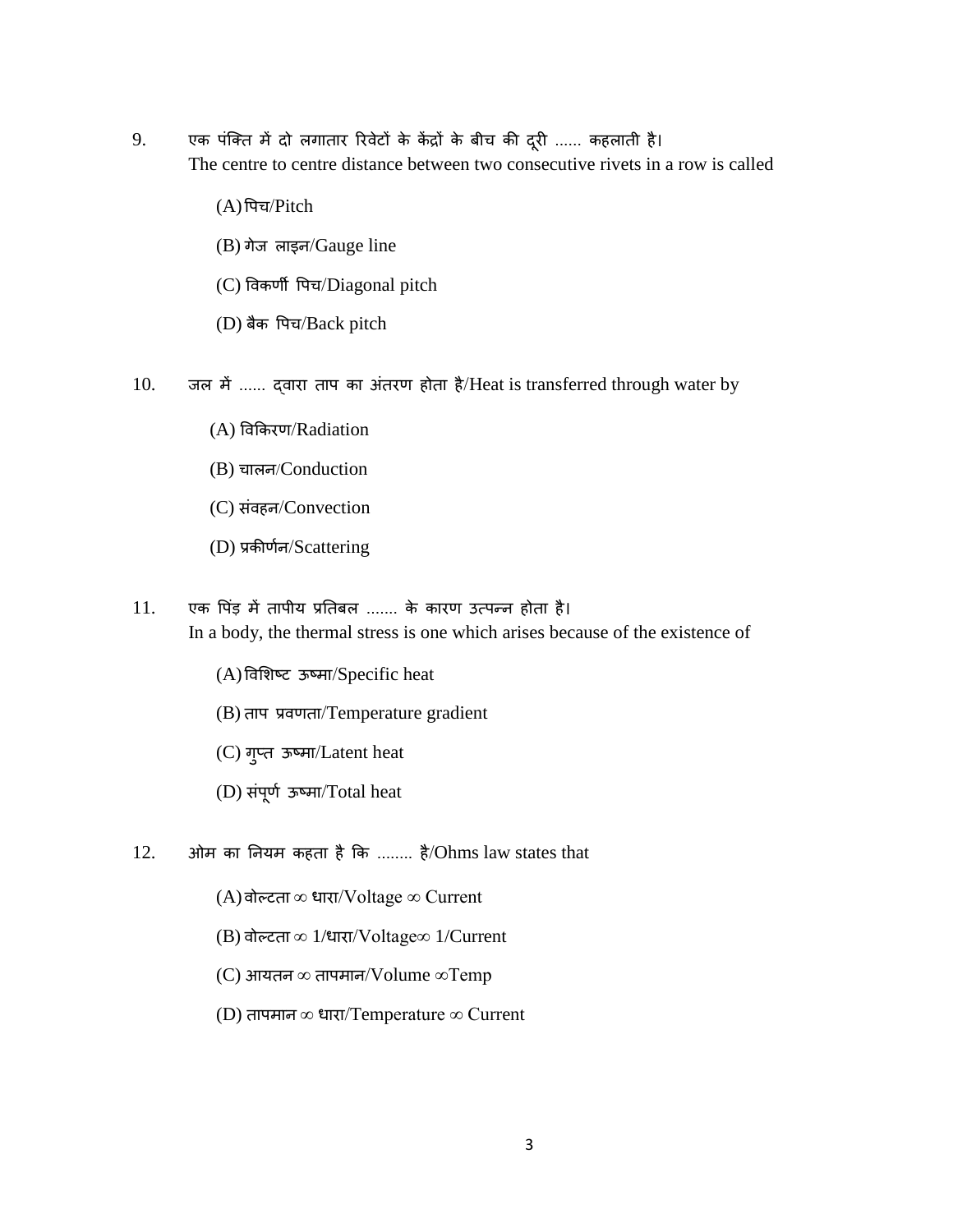- 13. मदृ ुइस्पात के शलए प्रत्यास्थता गुणांक लगभग ...... के बराबर होता है। The modulus of elasticity for mild steel is approximately equal to
	- $(A)$ 80KN/mm<sup>2</sup>
	- (B) 120KN/mm<sup>2</sup>
	- (C) 160KN/mm<sup>2</sup>
	- (D)210KN/mm<sup>2</sup>
- 14. परमाणु-क्रमांक एक समान किंतु द्रव्यमान संख्या भिन्नवाले परमाणुओं को ......कहते हैं। Atoms having same atomic number but different mass number is called
	- (A) अणु/Molecules
	- (B) समावयवी/Isomers
	- (C) समदाब रेखा/Isobar
	- (D) समस्थाननक/Isotope
- 15. कौन एक धन अभिबंधी युक्ति नहीं है/Which one is not a positive locking device
	- $(A)$ टंग्ड वाशर/Tongued washer
	- (B) स्प्रिंग वायर लॉक/Spring wire lock
	- (C) स्प्रिंग वाशर/Spring washer
	- (D) कोट्टर वपन/Cotter pin
- 16. प्रनत शलटर विलयन में विलेय अणुओं की संख्या को ...... कहा जाता है। Number of moles of solute per liter of solution is called
	- (A) ग्राम अणुकता/Molarity
	- (B) ग्राम आणिता/Molality
	- (C) नामतलता/Normality
	- (D) अणुशभन्न/Mole fraction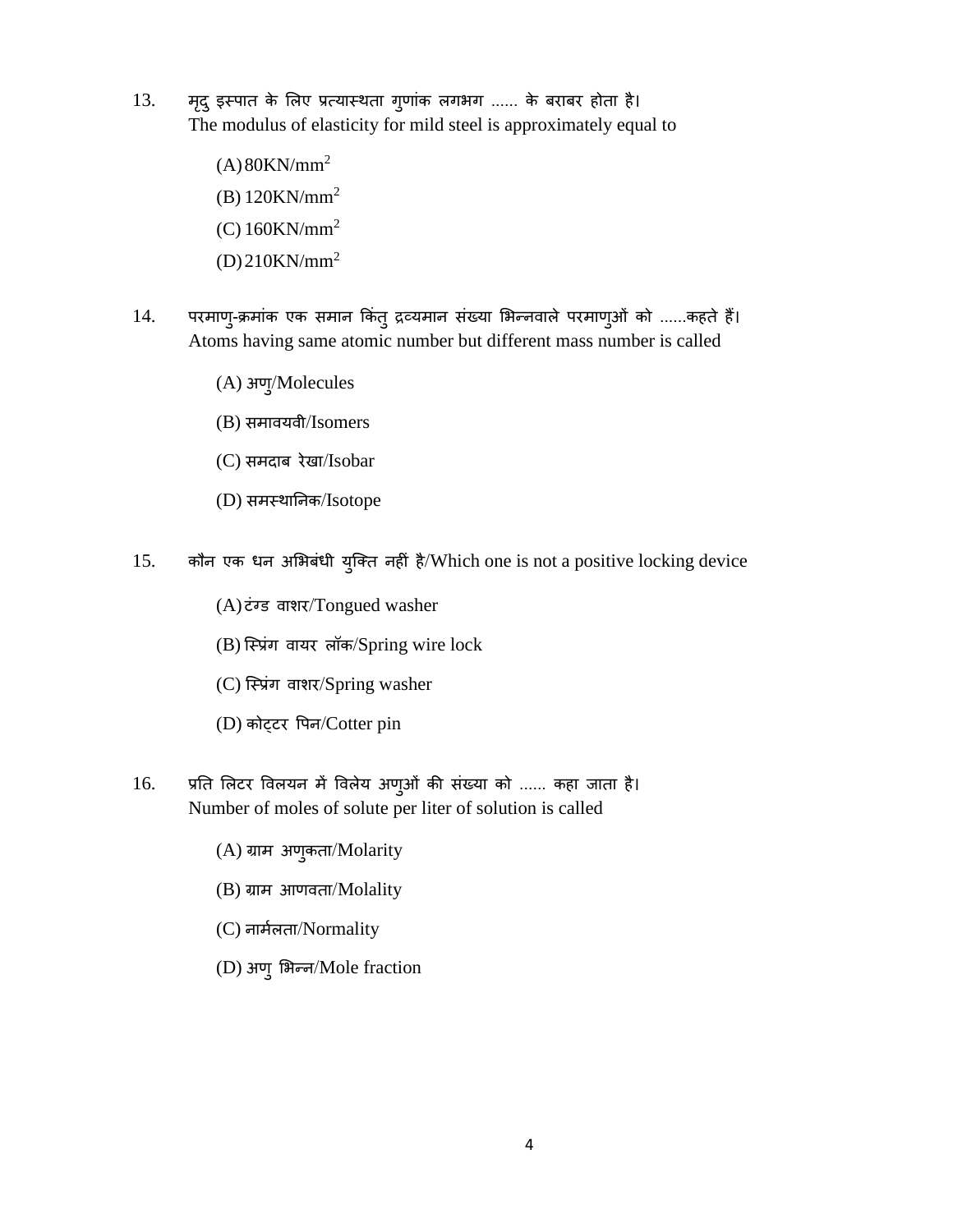- 17. वाष्प का संवहन करनेवाले पाइपों को साधारणतः ....... से बनाया जाता है। Pipes carrying steam are generally made up of ……………..
	- $(A)$ ढलवाँ लोहा/ $\operatorname{Cast}$  iron
	- (B) ऐलुशमनयम/Aluminium
	- (C) इस्पात/Steel
	- (D)ताम्र/Copper
- 18. दो शैफ्ट A और B समान पदार्थ से बनाए गए हैं। शैफ्ट A का व्यास शैफ्ट B से दुगुना है। शैफ्ट A से पारगत शल्क्त ........... होगी।

Two shafts A and B are made of the same material. The diameter of the shaft A is twice that of shaft B. The power transmitted by the shaft A will be

 $(A)$ shaft B से दुगुना/Twice of shaft B

(B)shaft B से आठ गुना/Eight times of shaft B

 $(C)$  shaft B से चार गुना/Four times of shaft B

 $(D)$ shaft B से सोलह गुना/Sixteen times of shaft B

- 19. अम्ल का  $P^H$  ........ है/ $P^H$  of acid is
	- (A) 7  $(B) < 7$
	- $(C) > 7$
	- $(D)$  0
- 20. एक यांत्रिक कलाई-घडी में ननम्नशलखखत कमानी का उपयोग ककया जाता है। Which of the following spring is used in a mechanical wrist watch
	- (A)कंुडशलनी संपीडन कमानी/Helical compression spring
	- $(B)$  सर्पिल कमानी/Spiral spring
	- (C) बेशलविल कमानी/Bellevile spring
	- (D) मरोडी कमानी/Torsion spring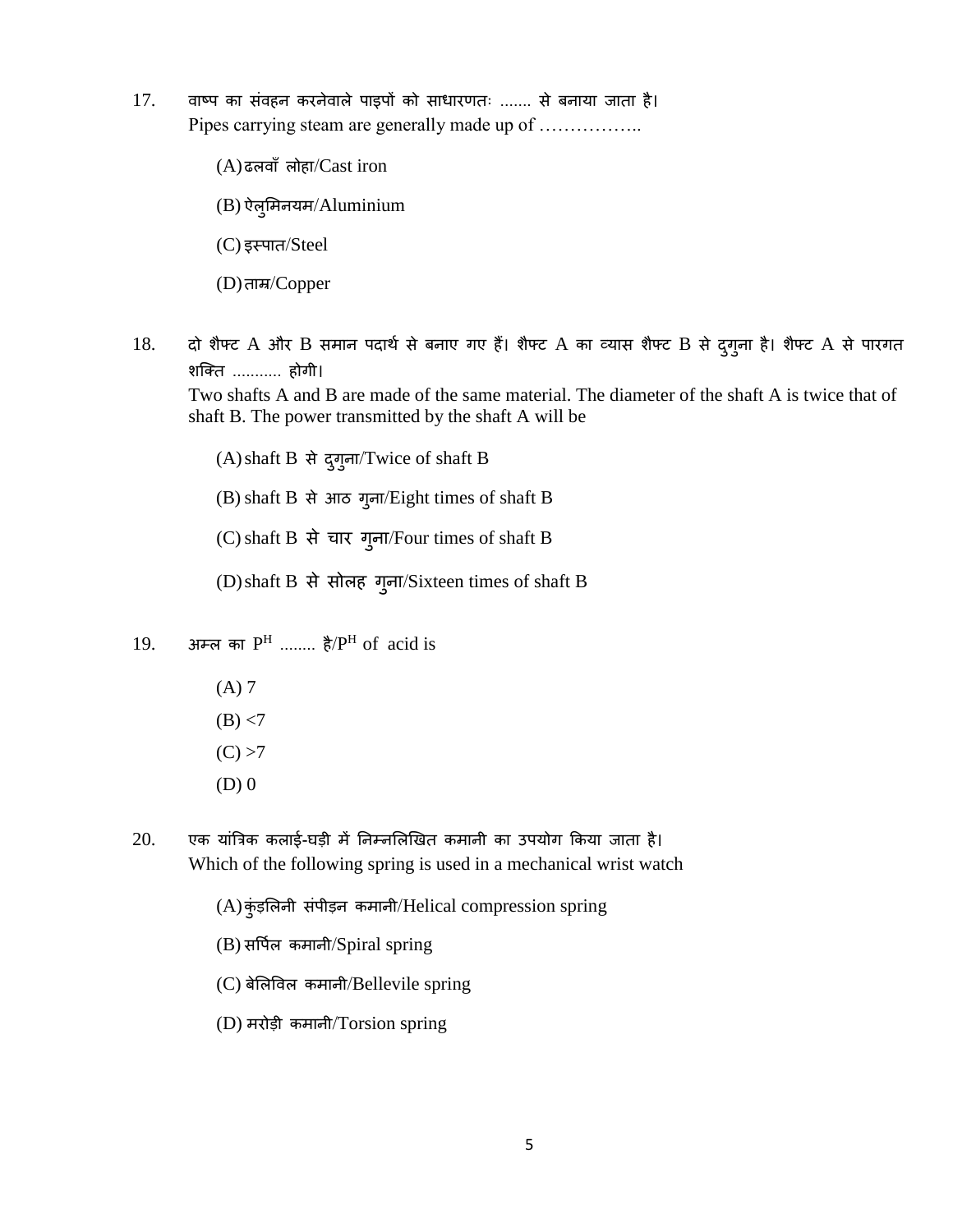- 21. साबुन से शमलकर अच्छा झाग जो जल नहीं देता, उसे .... कहा जाता है। Water which does not give good lather with soap is called…………
	- (A) मदृ ुजल/Soft water
	- (B) भारी जल/Heavy water
	- (C) कठोर जल/Hard water
	- (D) हवका जल/Light water
- 22. एक स्क्रू जैक में स्व-अनुबंधक सुनिश्चित करने के लिए यह ज़रूरी है कि कुंडलिनी कोण ........ हो। To ensure self locking in a screw jack, it is essential that the helix angle is
	- (A)घर्तणी कोण से छोटा/Smaller than friction angle
	- (B) घर्तणी कोण के समान/Equal to friction angle
	- (C) घर्तणी कोण से बडा/Larger than friction angle
	- $(D)(B)$  और  $(C)$  दोनों/ $Both (B)$ & $(C)$
- 23. एक द्रि की श्यानता तापमान के साथ ....... होती है/Viscosity of a liquid ------- with temperature
	- $(A)$ वर्धित/increases
	- (B) अपररिनततत/does not change
	- (C) दुगुना/doubles
	- (D) कम/decreases
- 24. निम्नलिखित में कौन एक पॉजिटिव ड्राइव है/Which one of the following is a positive drive
	- $(A)$ क्रॉसित फ्लैट बेल्ट ड्राइव/Crossed flat belt drive
	- $(B)$  रोप ड्राइव/Rope drive
	- $(C)$  वी-बेल्ट ड्राइव/V-belt drive
	- (D) चेन ड्राइव/Chain drive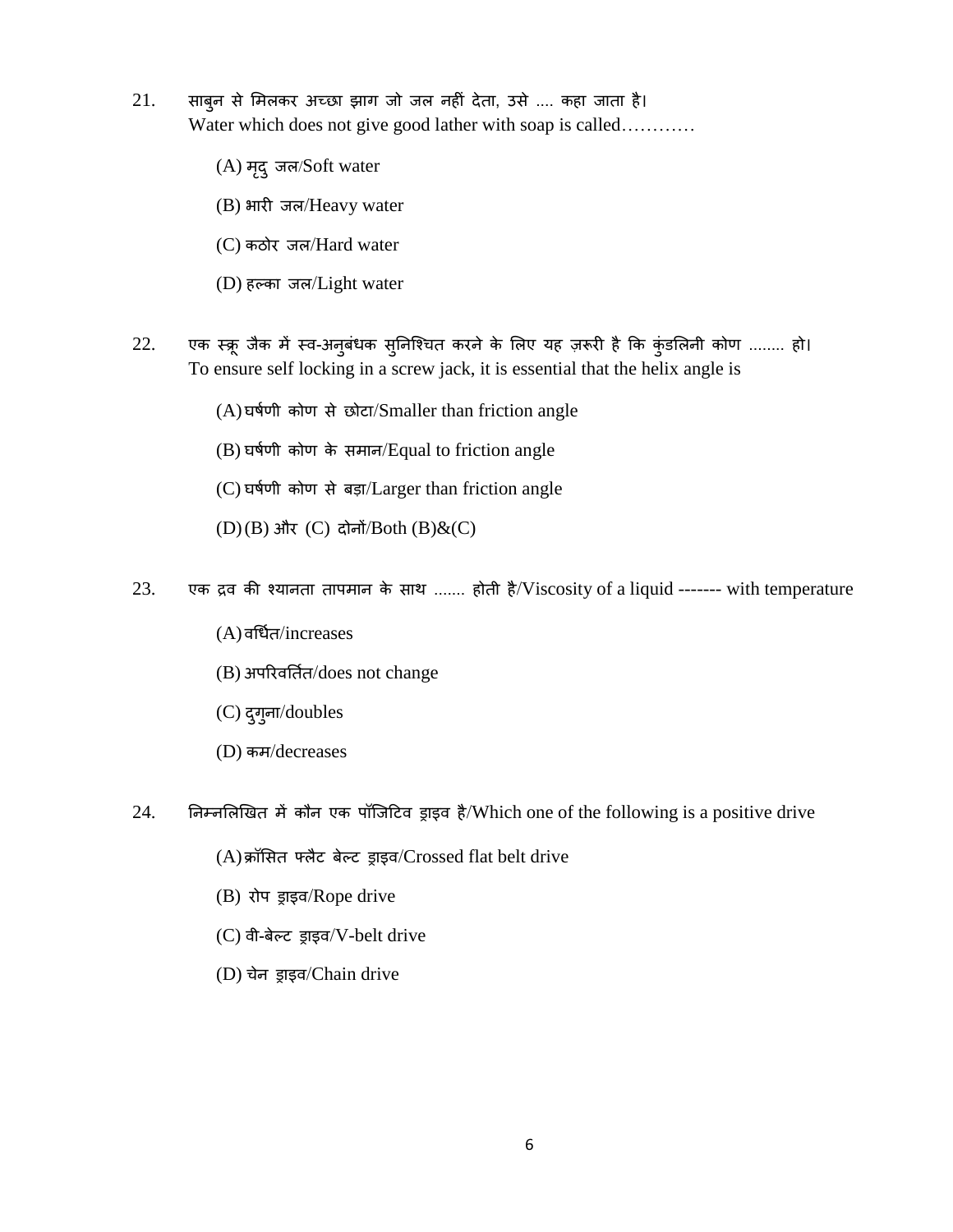- 25. रोटामापी ........ है/Rotameter is a
	- $(A)$  चर क्षेत्र मापी/Variable area meter
	- (B) चर शीर्त मापी/Variable head meter
	- (C) दाबांतरमापी/Manometer
	- (D) आननतमापी/Inclinometer

## $26.$  निम्नलिखित में से कौन एकविद्युतचुंबकीय तरंग नहीं है?

Which one among the following is not an electromagnetic wave

- $(A)$ एक्स-रे $/X$ -ray
- $(B)$  अवरक्त किरण/Infrared ray
- (C) कै थोड ककरण/Cathode ray
- (D) गामा ककरण/Gamma ray
- 27. ककरण पुंज के शलए बंकन समीकरण ..... है/The bending equation for a beam says
	- $(A)$ MI/ $\sigma$  = y  $(B)$  M/I = E/R (C)  $M/I = σ/y$ (D)क/Both b & c
- $28.$  फूरिए के नियम का संबंध ....... से है/Fourier's law is related to
	- (A) चालन/Conduction
	- (B) संवहन/Convection
	- (C) विककरण/Radiation
	- (D) इनमें से कोई भी नहीं/None of these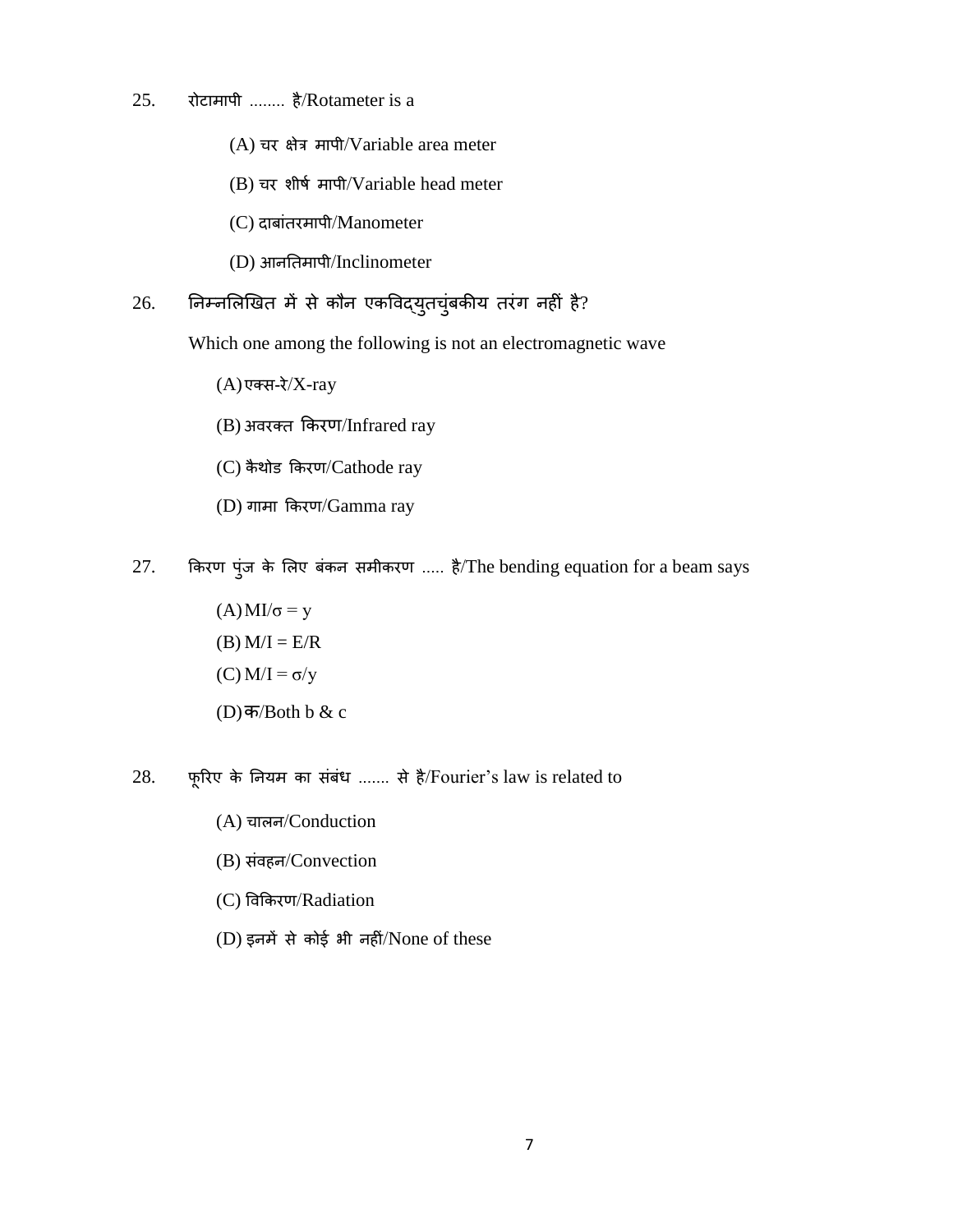29.  $50^0$ फारेनहाइट........ के समान है/50<sup>0</sup> Fahrenheit is equal to ..................

- $(A)10^{0}C$ (B)  $15^0C$ (C)  $17^0C$
- $(D)20^{0}C$
- $30.$  एक परमाणु में न्यूट्रॉन का आवेश......... है/The neutron in an atom has ............ charge.
	- $(A)$  धनात्मक/Positive
	- (B) ऋणात्मक/Negative
	- $(C)$  आंशिक रूप से धनात्मक/Partially positive
	- (D) नहीं/No
- 31. सर्पी बेयरिंग की तुलना में बॉल व रोलर बेयरिंग में .......... है। Ball and roller bearings in comparison with sliding bearings have
	- (A)संरेखण में अधिक सटीकता/More accuracy in alignment
	- (B) छोटा समग्र विमा/Small overall dimensions
	- $(C)$  कम प्रारंभिक व धावी घर्षण/Low starting and running friction
	- (D)उपयुक्त त सभी/All of the above
- $32.$  ...... से जल की अस्थायी कठोरता को हटाया जा सकता है Temporary hardness of water can be removed by
	- $(A)$  क्वथन/boiling
	- (B) शीतलन/cooling
	- (C) ननस्यंदन/filtration
	- (D) अवसादन/sedimentation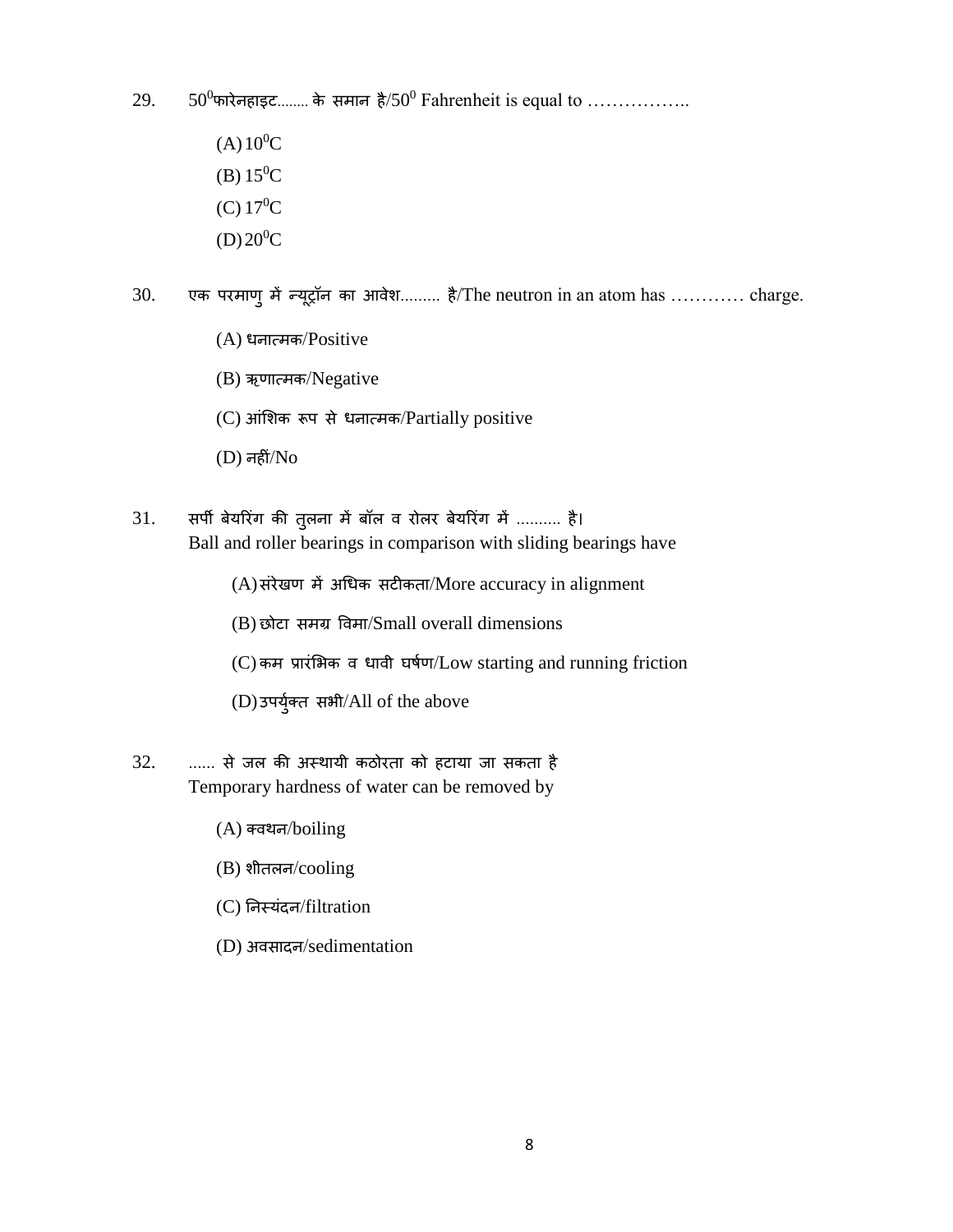- $33.$  निम्नलिखित में से कौन घर्षणरोधी बेयरिंग है? Which one of the following is anti-frictionbearing
	- (A)जनतलबेयररंग/Journal bearing
	- (B) पीदठका बेयररंग/Pedestal bearing
	- (C) सुईबेयररंग/Needle bearing
	- (D) कॉलर बेयररंग/Collar bearing
- 34. परमाणुका सौर प्रणाली नमूना ....... द्िारा विकशसत ककया गया है। The solar system model of atom is developed by
	- (A) जॉण डावटन/John Dalton
	- (B) जेजे थोमसन/JJ Thomson
	- (C) रूथरफोर्ड/Rutherford
	- (D) हाइसनबर्ग/Haisenberg
- 35. स्पर धगयर के शलए वपच्छट .......... पर ननभतर करता है/The backlash for spur gears depends on
	- (A) मॉड्यूल एवं पिच लाइन वेग/Module and Pitch line velocity
	- (B) धगयर अनुपात/Gear ratio
	- (C) दंत पररच्छे ददका/Tooth profile
	- $(D)$  गियर का पदार्थ/Material of gear
- 36. एक परमाणु में उपस्थित कुल प्रोटॉनों व न्यूट्रॉनों की संख्या को ......... कहते हैं। The total number of protons and neutrons in an atom is called
	- (A) परमाणुक्रमांक/Atomic number
	- (B) संयोजकता/Valency
	- (C) क्वान्टम संख्या/Quantum number
	- (D) द्रव्यमान संख्या/Mass number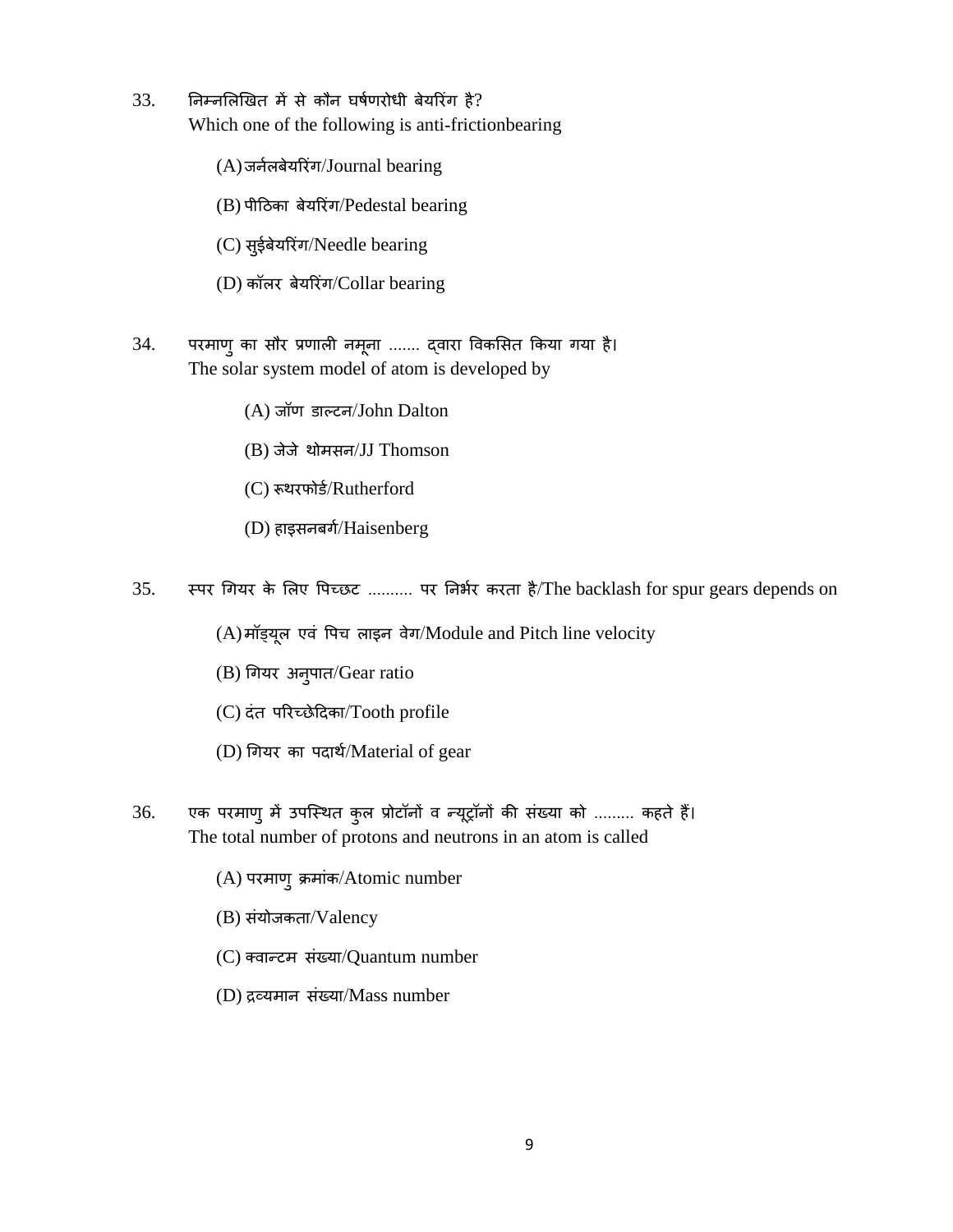- 37. एक संपूर्ण जर्नल बेयरिंग में, बेयरिंग काजर्नल के साथ संपर्क कोण ...... है। In a full journal bearing, the angle of contact of the bearing with the journal is
	- $(A)90^{\circ}$  $(B)$   $0^{\circ}$  $(C)$  360 $^{\circ}$
	- $(D)180^{\circ}$
- $38.$  ऐसीटिलीन के साथ कभी भी क्यों ताम्र पाइपिंग का उपयोग नहीं किया जाता है? Why copper piping is never used with acetylene
	- (A)ताम्र कीमती है/Copper is costly (B) ताम्र अनत संक्षारी है/Copper is highly corrosive
	- $(C)$  ताम्रऐसीटिलीन के साथ प्रचंड़ रूप से अभिक्रिया करती है/Copper reacts with acetylene violently
	- $(D)$ उपर्युक्त में से कोई भी नहीं/None of the above
- 39. साधारणतः, आवर्त में परमाण्-क्रमांक में वर्धन के साथ परमाण् त्रिज्या में ..... होती है। In general, atomic radius ----------- with increase in atomic number in a period
	- (A) कमी/decreases
	- (B) वृद्धि/increases
	- (C) पररिततन नहीं/does not change
	- (D) इनमें से कोई भी नहीं/None of these
- 40. जब एक नट को उसके नीचे एक वाशर रखकर दृढ़ीकृत किया जाता है, तो बोल्ट में ...... प्रभाव होगा। When a nut is tightened by placing a washer below it, the bolt will be subjected to
	- (A)तनन प्रनतबल/Tensile stress
	- (B) संपीडक प्रनतबल/Compressive stress
	- (C) अपरूपण प्रनतबल/Shear stress
	- $(D)$  उपर्युक्त में से कोई भी नहीं/None of the above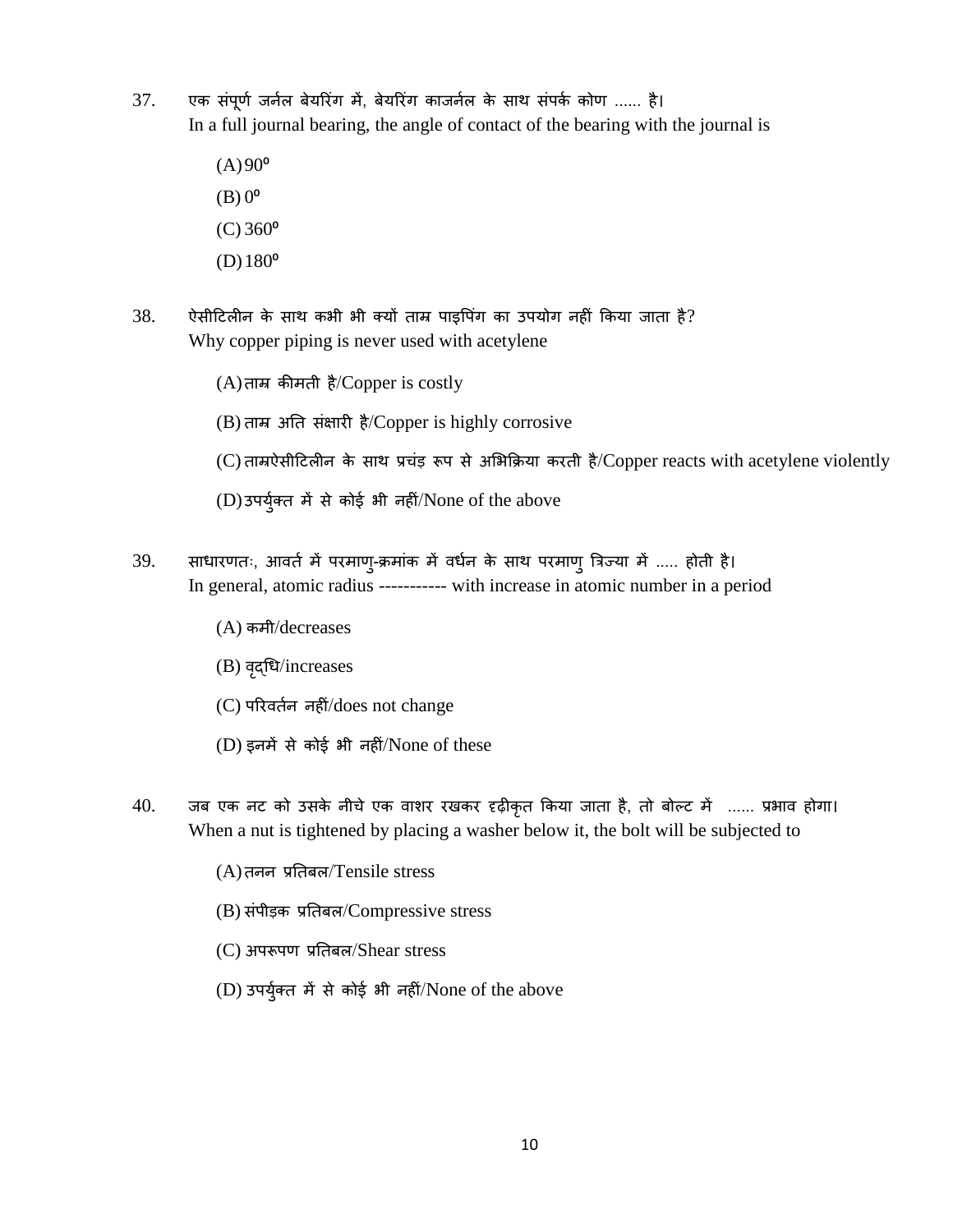- 41. यौगिक जिसके आण्विक सूत्र एक समान हैं लेकिन संरचना-सूत्र व गुणधर्म विभिन्न हैं, को .... कहा जाता है। Compound having same molecular formula but different structural formula & properties are called
	- (A) आइसोप्रीन/Isoprene
	- (B) समावयवी/Isomers
	- (C) समदाब रेखा/Isobar
	- (D) समस्थाननक/Isotope
- $42$ . तल के नति कोण को क्या कहा जाता है, जहाँ से पिंड़ तल से नीचे की ओर चलने लगती है?

The angle of inclination of the plane, at which the body begins to move down the plane is called

- (A)घर्तण कोण/Angle of friction
- (B) घर्तण कोण/Angle of repose
- (C) प्रक्षेप कोण/Angle of projection
- (D) प्रनतच्छेद कोण/Angle of intersection
- 43. शमथैन एक ........ है/Methane is an
	- (A) ऐवकोहॉल/Alcohol
	- (B) अम्ल/Acid
	- (C) ऐल्केन/Alkane
	- (D) ऐवकीन/Alkene
- $44.$  अगर  $1500 \text{ N}$  के लोड को पार करने के लिए  $1000 \text{ N}$  बल की ज़रूरत होती है, तो यांत्रिक लाभ का परिकलन करें। Calculate the mechanical advantage if 1000N force is required to overcome a load of 1500 N
	- $(A) 0.66$ (B) 1.5 (C) 500 (D) 150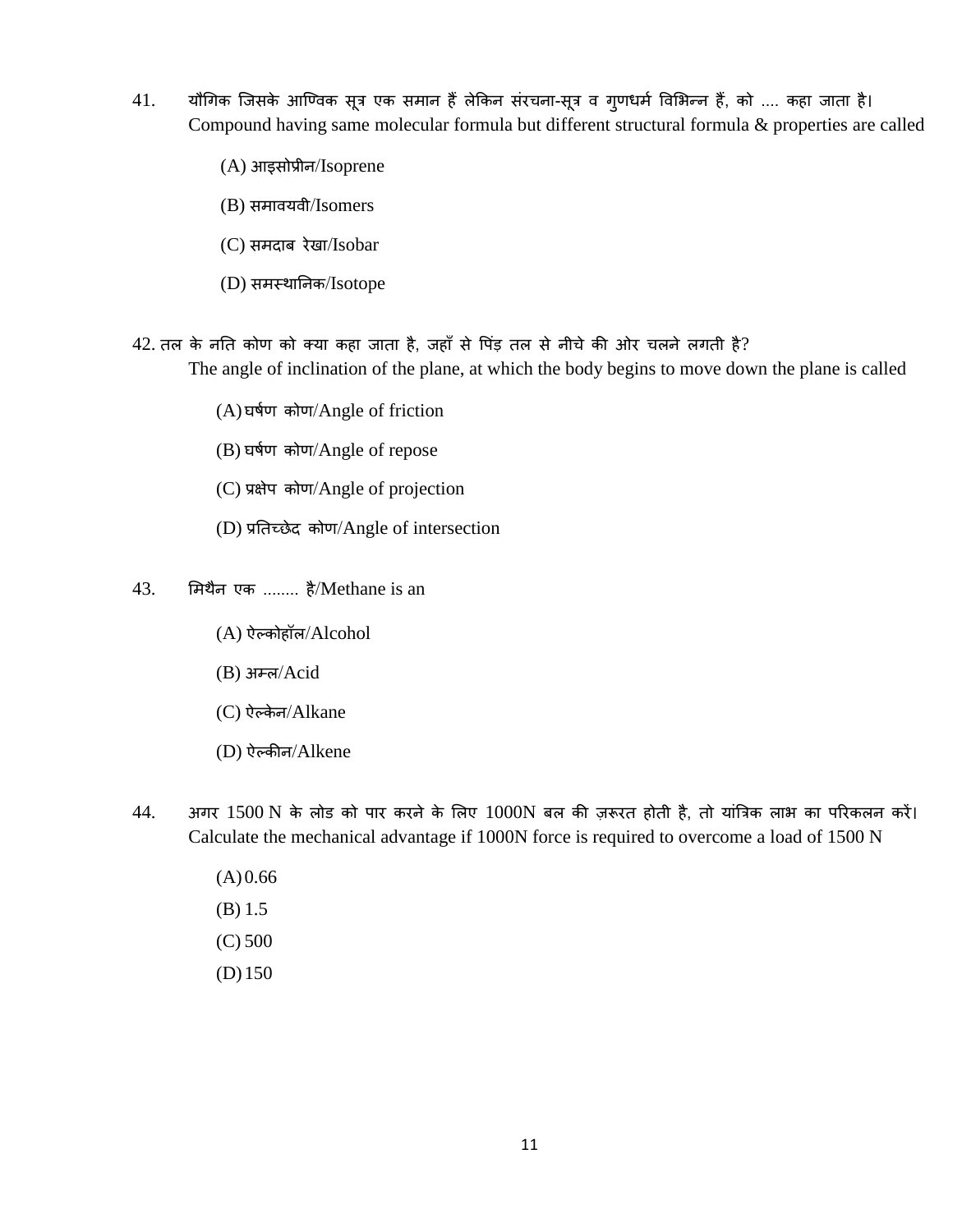- 45. 1माइक्रॉन= ------ m/1micron= ------ m
	- $(A)$  10<sup>-6</sup>
	- (B)  $10^{-7}$
	- (C)  $10^{-8}$
	- (D)  $10^{-9}$
- 46. ........ में आमाप कटौती अधिकतम होती है/Size reduction is maximum in
	- (A) हैमर शमल/Hammer mill
	- $(B)$  ब्लैक जॉ संदलित्र/Blake jaw crusher
	- (C) डॉज जॉ संदशलि/Dodge Jaw crusher
	- (D) बॉल शमल/Ball mill
- 47. वैन्ट्रीमापी के अपसारी हिस्से से बहनेवाले द्रव का दाब ........ The pressure of the liquid flowing through the divergent portion of a venturimeter
	- (A) ल्स्थर रहता है/Remains constant
	- $(B)$  वर्धित होता है/increases
	- $(C)$  द्रव के द्रव्यमान पर निर्भर होता है/depends upon mass of liquid
	- (D) कम होता है/decreases
- $48.$  वाइब्रोस्क्रीन ....... के लिए प्रयुक्त किया जाता है/Vibroscreen is used for
	- (A) ननस्यंदन/Filtration
	- (B) अवसादन/Sedimentation
	- (C) चालन/Sieving
	- (D) चालनी विश्लेर्ण/sieve analysis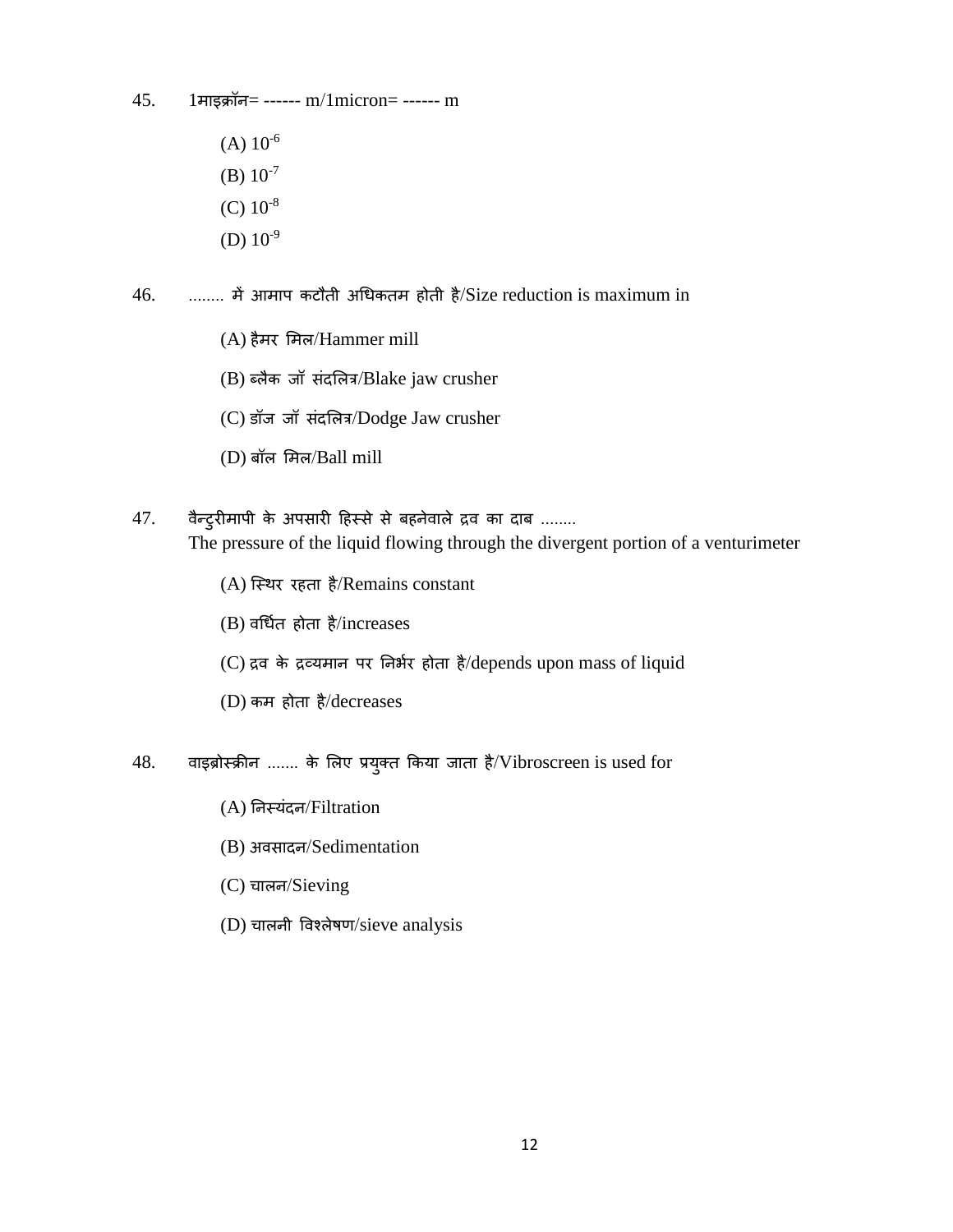- 49. दाबमापी नशलका की मदद से मावपत दाब ...... में ककया जाता है। The pressure measured with the help of a piezometer tube is in
	- $(A)$ N/mm<sup>2</sup>
	- (B) द्रिशीर्त ऊाँ चाई/Head of liquid
	- (C) पास्कल/Pascal
	- (D) उपयुक्त त सभी/all of the above

50. अम्ल +बेस/Acid + Base ------+------

- (A) क्षार+पानी/Alkali + water
- (B) केवल क्षार/Alkali only
- $(C)$  नमक  $+$ पानी $/Salt + water$
- $(D)$  केवल पानी/water only
- 51. प्रतिरोध R, परिच्छेदनीय क्षेत्रफल A तथा लंबाई l के एक पदार्थ की प्रतिरोधकता को ........ के रूप में परिभाषित ककया जा सकता है।

Resistivity of a material of resistance R, cross sectional area A and length l is defined as

- $(A)$ Rl/A
- (B) RA/l
- (C) 2Rl/A
- (D)2RA/l
- 52. किसी भी दिए गए परिस्थिति में वायु-जल वाष्प मिश्रक में उपस्थित जल वाष्प द्रव्यमान और शुष्क वायु द्रव्यमान के अनुपात को ........ कहते है।

Ratio of the mass of water vapor to mass of dry air present in the air- water vapor mixtureunder any given set of condition is called…………

- (A) % आद्रतता/% humidity
- (B) क्रांनतक आद्रतता/critical humidity
- (C) आपेक्षक्षक आद्रतता/Relative humidity
- (D) ननरपेक्ष आद्रतता/Absolute humidity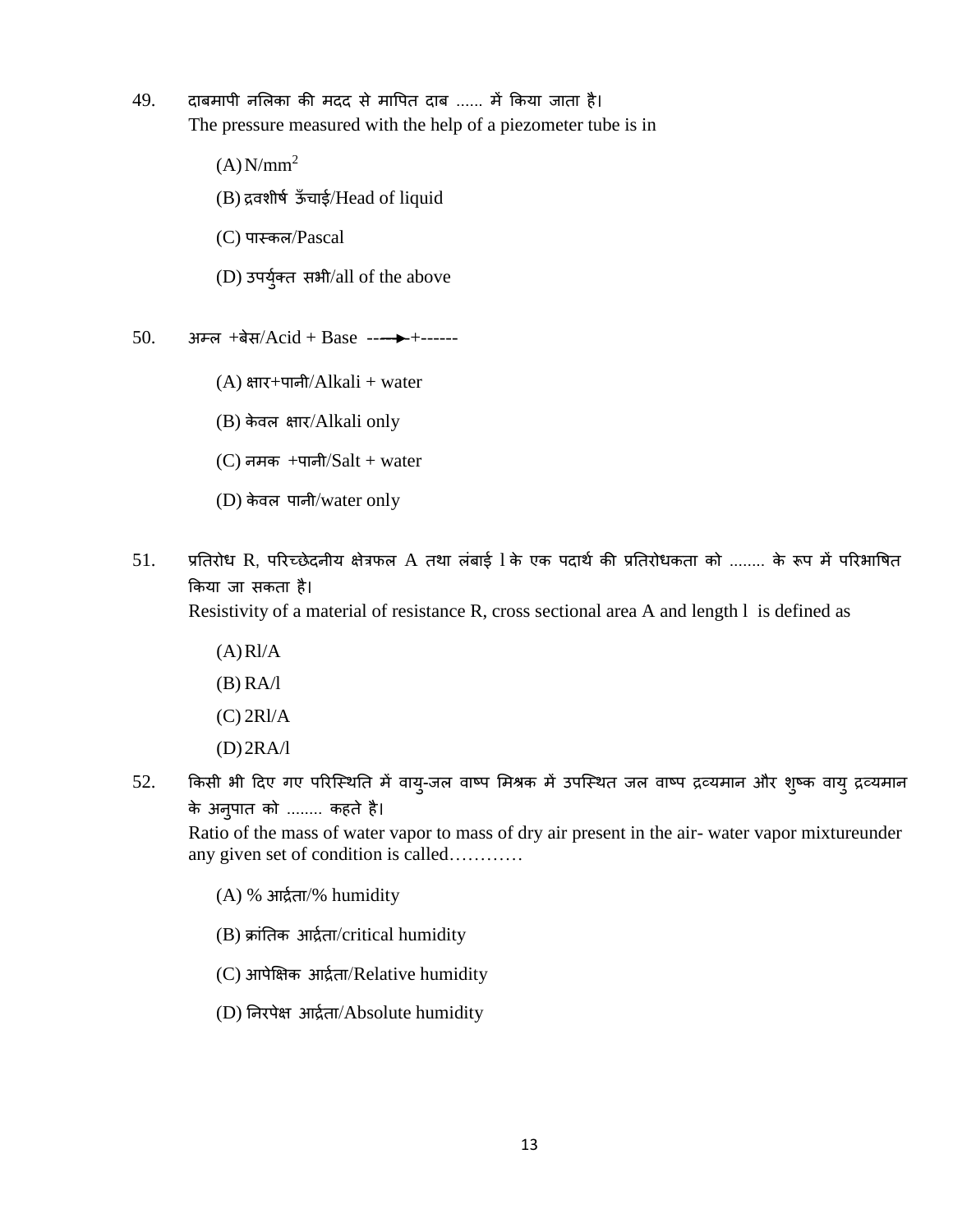53. एक एफसीसी संरचना के यूननट सेल में उपल्स्थत परमाणुओं की संख्या ........ है। The number of atoms in a unit cell of a FCC structure is

> $(A)8$ (B) 6

- $(C)$  4
- (D)14

54. सूक्ष्ममापी स्क्रू गैज (मैनुअल) का अवपतमांक .....है/Least count of a (manual) micrometer screw gauge is

- (A) 0.1mm
- (B) 0.01mm
- (C) 0.01 m
- (D) 0.001mm
- 55. लोहेका जंग लगना ......... है/Rusting of Iron is
	- (A) मंद अशभकक्रया/Slow reaction
	- (B) द्रतु अशभकक्रया/Fast reaction
	- (C) जल-अपघटन/Hydrolysis
	- (D) एस्टर रूपीकरण/Ester formation
- 56. बहुत समय तक उच्च तापमान पर स्थिर प्रतिबल देते रहने पर एक पदार्थ में होनेवाली मंद एवं स्थायी विरूपण उसका ........... गुणिमत है।

The property by which a material undergoes slow and permanent deformation when subjected to constant stress at high temperature for a long time is

- (A) श्रांनत/Fatigue
- (B) विसपतण/Creep
- (C) प्रत्यास्थता/Elasticity
- (D) प्रनतल्स्थनतत्ि/Resilience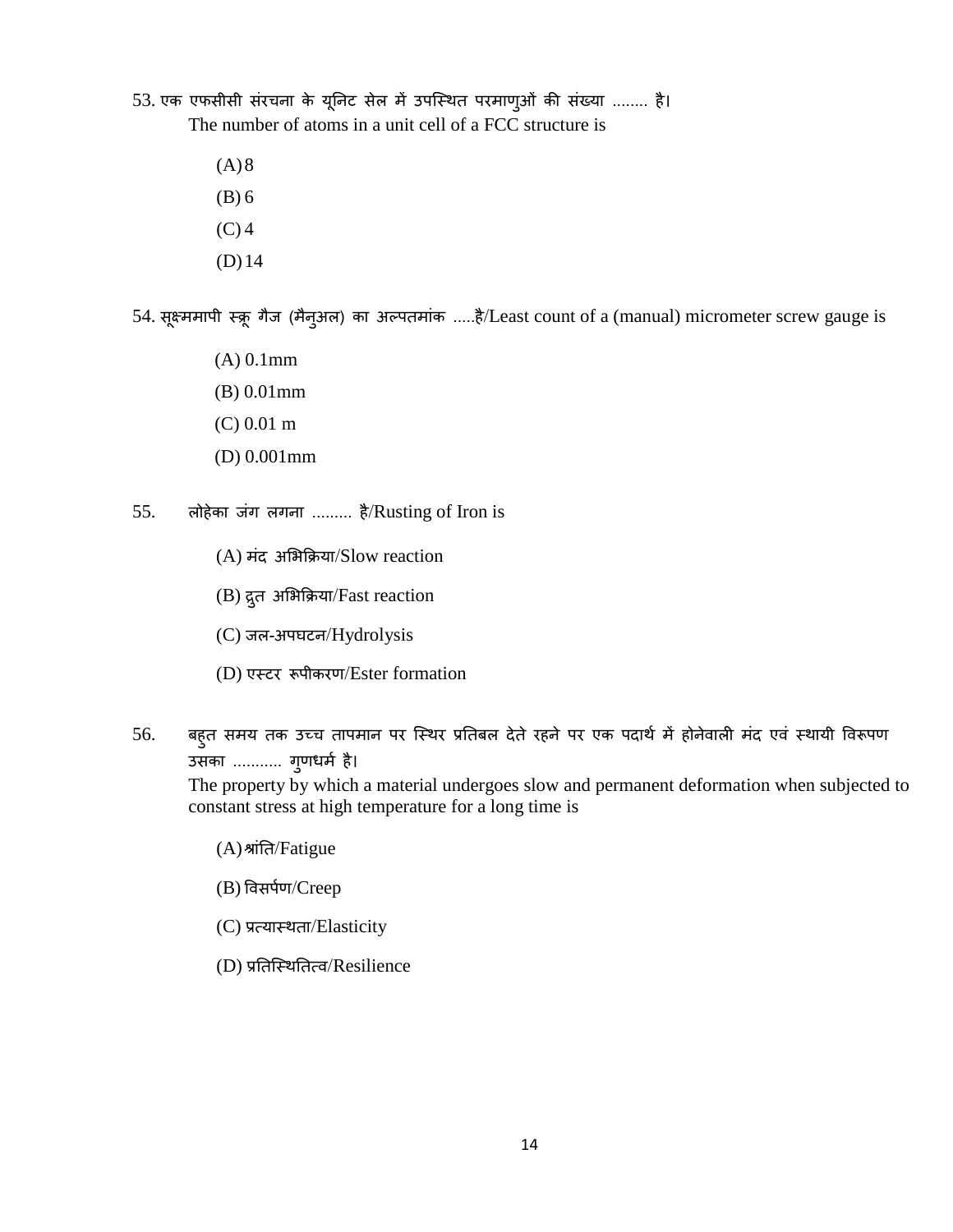- 57. शुद्िगनतक श्यानताका यूननट ......... है/The unit of kinematic viscosity is
	- $(A)$  m/s  $(B) m<sup>2</sup>/kg-s$ (C) m-s/kg  $(D) m<sup>2</sup>/s$
- 58. ग्रीन हाउस प्रभाव ...... के कारण होता है/Green house effect is caused by
	- (A) HCl (B) NaOH  $(C)$   $CO<sub>2</sub>$ (D) NH<sup>3</sup>
- 59. 10MPa...... के समान है/10MPa is equal to
	- $(A)100$  N/mm<sup>2</sup> (B) 10 bar (C) 10 N/mm<sup>2</sup>  $(D)$ दोनों  $(B)$  व $(C)/$ Both  $(B)$  &  $(C)$
- 60. किसी वस्तु या वस्तुओं के मिश्रण के तापमान को बढ़ाने या कम करने के लिए आवश्यक रूप से अंतरित की जानेवाली ऊष्मा को ...........कहा जाता है। Heat that must be transferred to raise or lower the temperature of a substance or a mixture of substances is called
	- (A) गुप्त ऊष्मा/Latent heat
	- $(B)$  ऊष्माभिवाह/Heat flux
	- (C) संवेदय ऊष्मा/sensible heat
	- (D) पूणत ऊष्मा/Enthalpy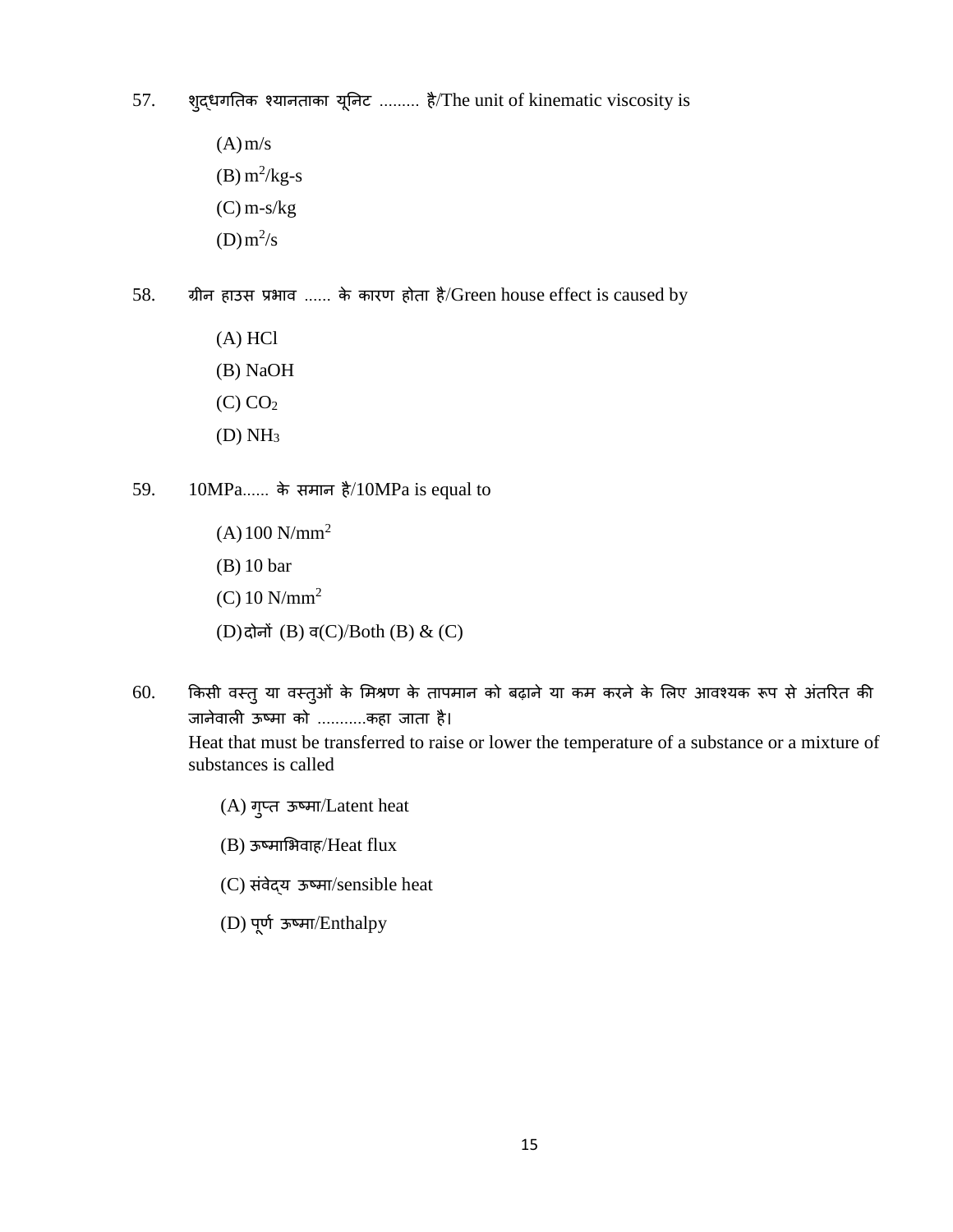61. िी-बेवट के शलए अंतगतत कोण सािारणतः ........ है/The included angle for V-belt is usually

- $(A)40^{\circ} 60^{\circ}$  $(B) 20^{\circ} - 30^{\circ}$  $(C)$  30 $^{\circ}$  - 40 $^{\circ}$  $(D)60^{\circ} - 80^{\circ}$
- 62. आसवन कॉलम के नीचे गुप्त ऊष्मा की अपेक्षाओं को पूरा करने के लिए लगाए जानेवाला ऊष्मा विनिमयक उपस्कर ...........है।

Heat exchange equipment employed to meet the latent heat requirement at the bottom of distillation column is

- (A) द्रतु शीतक/Chiller
- (B) संधारित्र/Condenser
- (C) वाष्पित्र/Evaporator
- (D) पुनतातपक/Re boiler

63. बेयररंगों में टेफ्लॉन का उपयोग...... के कारण ककया जाता है/Teflon is used for bearings because of

- (A) ननम्न घर्तण गुणांक/Low coefficient of friction
- (B) बेहतर ऊष्मा क्षय/Better heat dissipation
- (C) कम जगह की ज़रूरत/Smaller space consideration
- (D) उपयुक्त त सभी/All of the above

64. वाष्पित्र प्रणाली की किफ़ायत को ....... द्वारा वर्धित किया जा सकता है।

The economy of evaporator system can be increased by

- (A) ऊष्मा विननमयक/Heat exchanger
- (B) बहुप्रभावी वाष्पित्र/Multiple effect evaporator
- (C) विवृत पैन वाष्पित्र/Open pan evaporator
- (D) क्षैतिज वाष्पित्र/Horizontal evaporator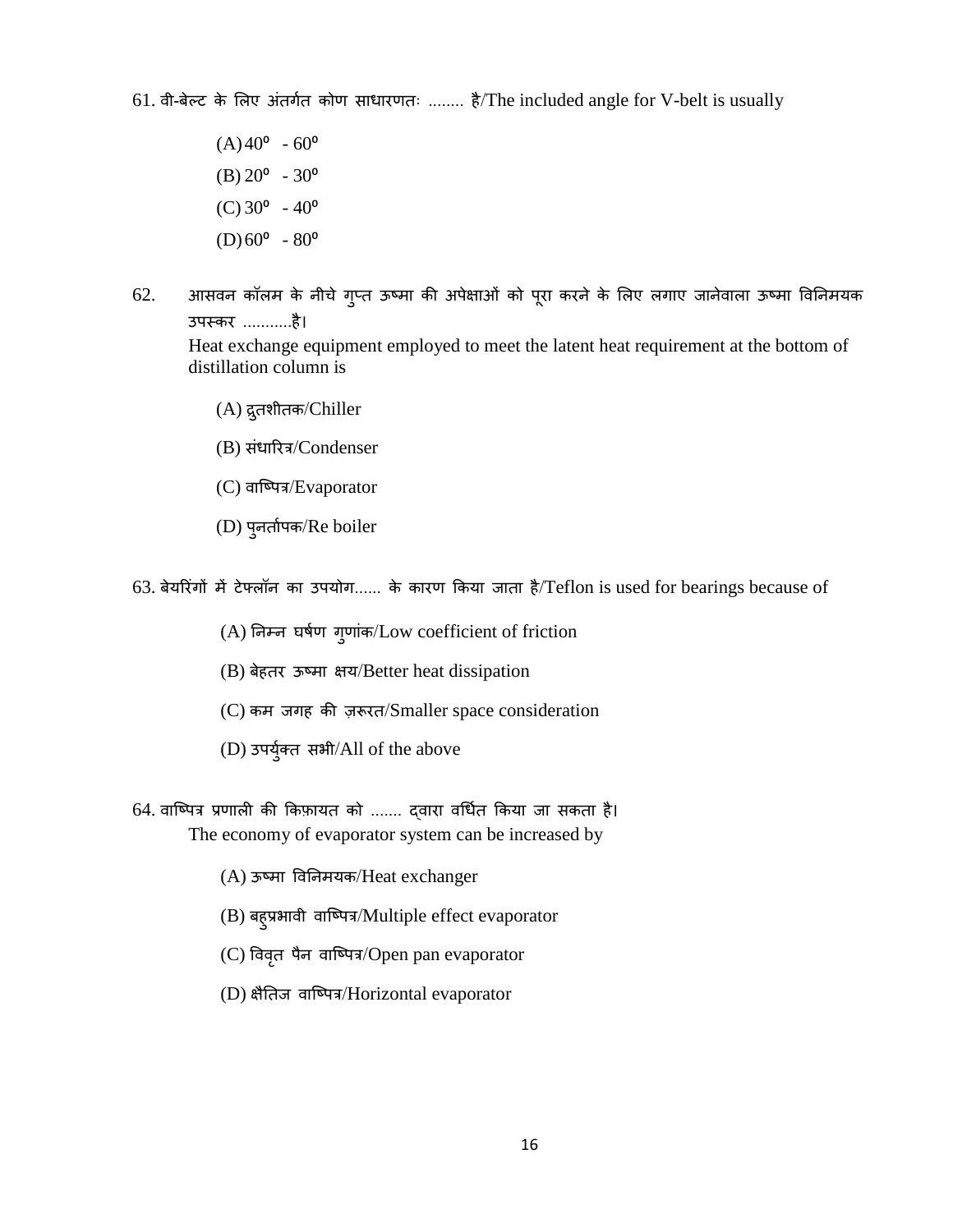65. एक पदार्थ पर दृढ़ीकरण ........ के लिए किया जाता है/Hardening on a material is done

(A) अन्य धातुओं के कर्तन हेतु योग्य बनाने/To enable it to cut other metals

(B) जीणतन को रोकने/To resist wear

(C) कततन टूल हेतुइसे उपयुक्त बनान/ेTo make it suitable for cutting tools

(D)उपयुक्त त सभी/All of the above

- 66. ताप संवेदी पदार्थों के लिए उपयुक्त आसवन ...... है। Distillation suitable for heat sensitive materials is
	- (A) स्फुर आसिन/Flash distillation
	- (B) स्थिरक्वाथी आसवन/Azeotropic distillation
	- (C) भापीय आसिन/Steam distillation
	- (D) सरल आसिन/Simple distillation

67. प्लेट और फ्रेम फिल्टर प्रेस ...... है/Plate and frame filter press is a

- (A) दाब कफवटर/Pressure filter
- (B) निर्वात फिल्टर/Vacuum filter
- (C) गुरुत्ि कफवटर/gravity filter
- (D) अपकेंद्री फिल्टर/centrifugal filter
- 68. 18/8इस्पात में ...... शाशमल है/The 18/8 steel contains
	- (A)18% Ni & 8% Cr
	- (B) 18% Cr & 8% Ni
	- (C) 18% Ni & 8% V
	- (D)18% V& 8% Cr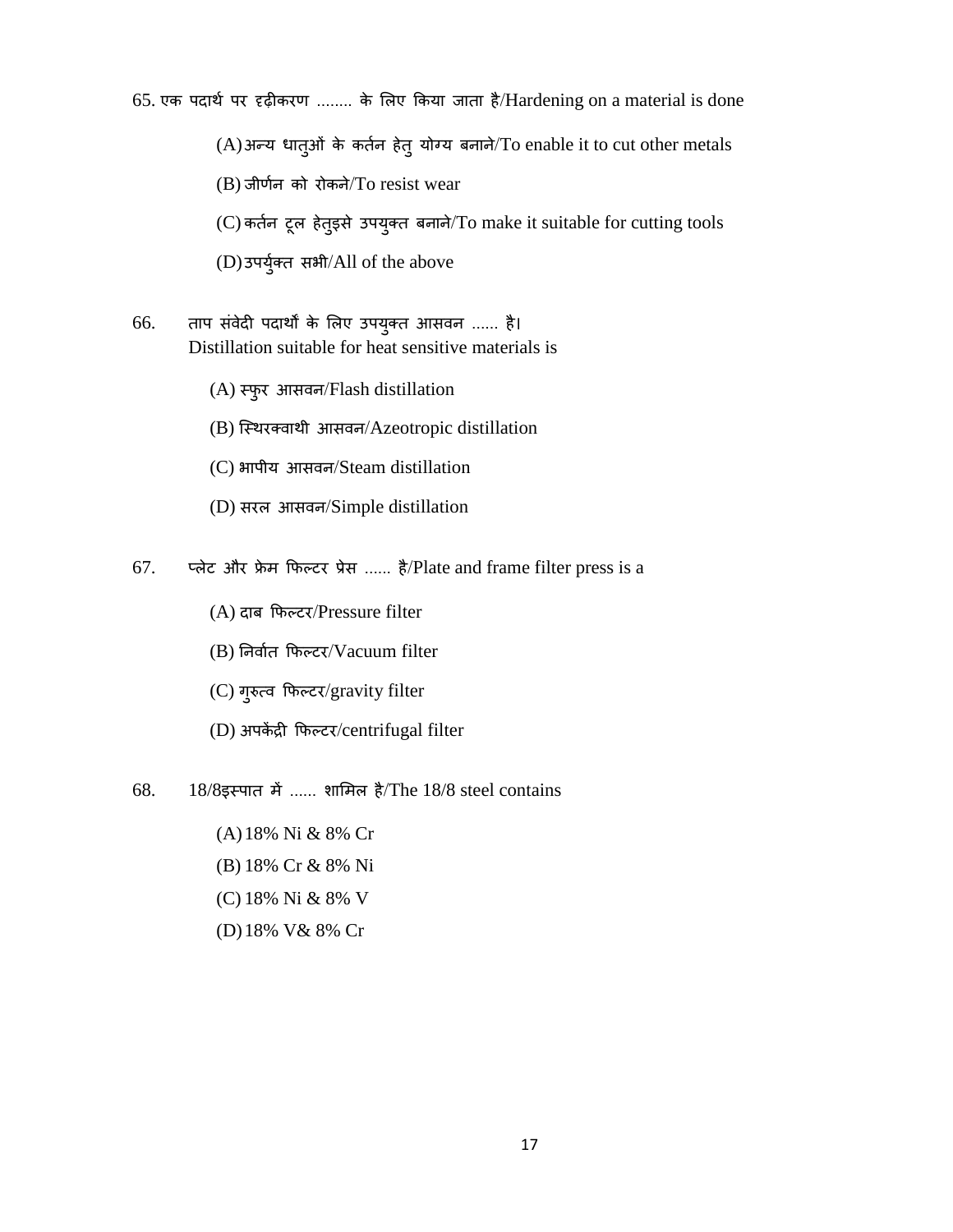- 69. आितत सारणी के कौन से ग्रुप में उत्कृष्ट गैस आता है? Noble gas constitute which group in the periodic table?
	- (A) ग्रुप1/Group 1 (B) ग्रुप18/Group 18 (C) ग्रुप12/Group 12 (D) ग्रुप7/Group 7
- $70.$  अगर  $Z=\text{kg/m-s}$  में स्नेहक की निरपेक्ष श्यानता, N= rpm मेंजर्नल का वेग औरP=N/mm<sup>2</sup>मेंबेयरिंग दाब, तो बेयररंग अशभलक्षखणक संख्या ..... है।

If Z=Absolute viscosity of the lubricant in kg/m-s, N= speed of journal in rpm and P= bearing pressure in  $N/mm^2$ , then bearing characteristic number is

- $(A)ZP/N$  $(B)$  ZN/P (C) PN/Z
- $(D)Z/PN$
- 71. भारतीय मानक विननदेशन के अनुसार 100 H7/g6 का मतलब ...... । According to Indian standard specification 100 H7/g6 means that

(A)कूपक के शलए सह्यता ग्रेड 7और नछद्र के शलए 6है।

Tolerance grade for shaft is 7 and hole is 6

(B) नछद्र के शलए सह्यता ग्रेड 7और कूपक के शलए 6है।

Tolerance grade for hole is 7 and for shaft is 6

(C) कूपक के शलए सह्यता ग्रेड 4-6 और नछद्र के शलए 5-7 है।

Tolerance grade for shaft is 4-6 and for hole is 5-7

(D)नछद्र के शलए सह्यता ग्रेड 4-6 और कूपक के शलए 5-7 है।

Tolerance grade for hole is 4-6 and for shaft is 5-7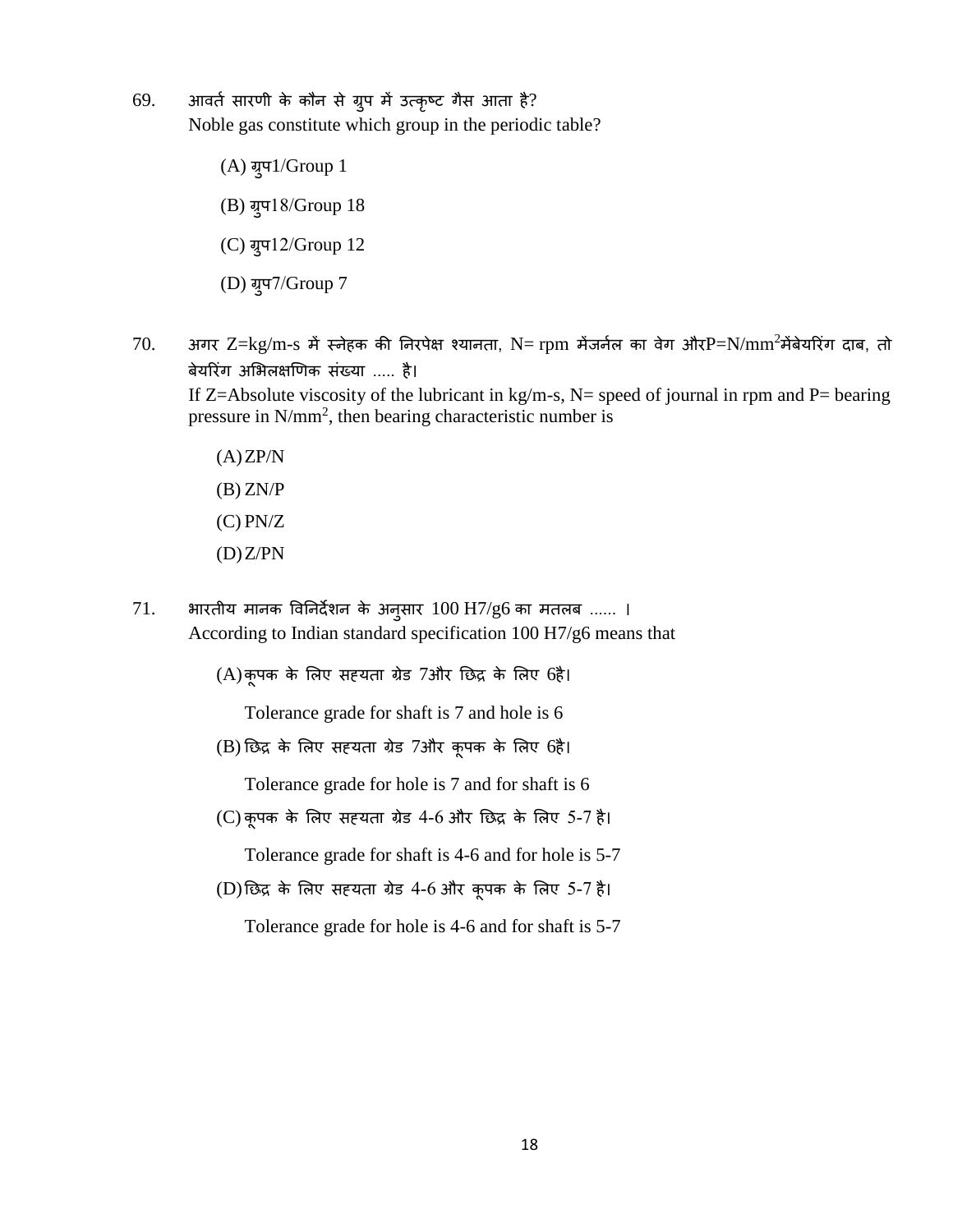- $72.$  निम्नलिखित प्रक्रियाओं में कौन एक पृष्ठ कठोरन प्रक्रिया नहीं है? Which of the following process is not a surface hardening process?
	- (A)अनीलन/Annealing
	- (B) प्रेरणी कठोरन/Induction hardening
	- (C) कार्ब्रीकरण/Carburizing
	- (D) नाइट्राइडीकरण/Nitriding
- 73. पक्का झालने (ब्रेल्ज़ग) के शलए कौन-सा कथन सहीं नहीं है/Which statement on brazing is not correct
	- (A)असमान िातुओं को जोडा जा सकता है।

Dissimilar metals can be joined

(B) विशभन्न स्थूलतािाले पदाथों को नहीं जोडाजा सकता है।

Materials of different thickness cannot be joined

(C) टााँककत संधियों को पररसज्जन की बहुत कम या त्रबवकुल ज़रूरत नहीं है।

Brazed joints require little or no finishing

(D)एक प्रनतबल मुक्त पररल्स्थनत में समुच्चयनों को टााँककत ककया जा सकता है।

Assemblies can be brazed in a stress free condition

- 74. एक उपस्कर नाम तंि में, उपस्कर के फलक और उपस्कर के आिार से समांतर तल के बीच का कोण ...... होगा। In a tool nomenclature, the angle between the face of the tool and a plane parallel to the base of the tool is
	- (A) रेकन कोण/Rake angle
	- (B) कततन छोर कोण/Cutting edge angle
	- (C) अंतराल कोण/Clearance angle
	- (D) उच्चािच कोण/Relief angle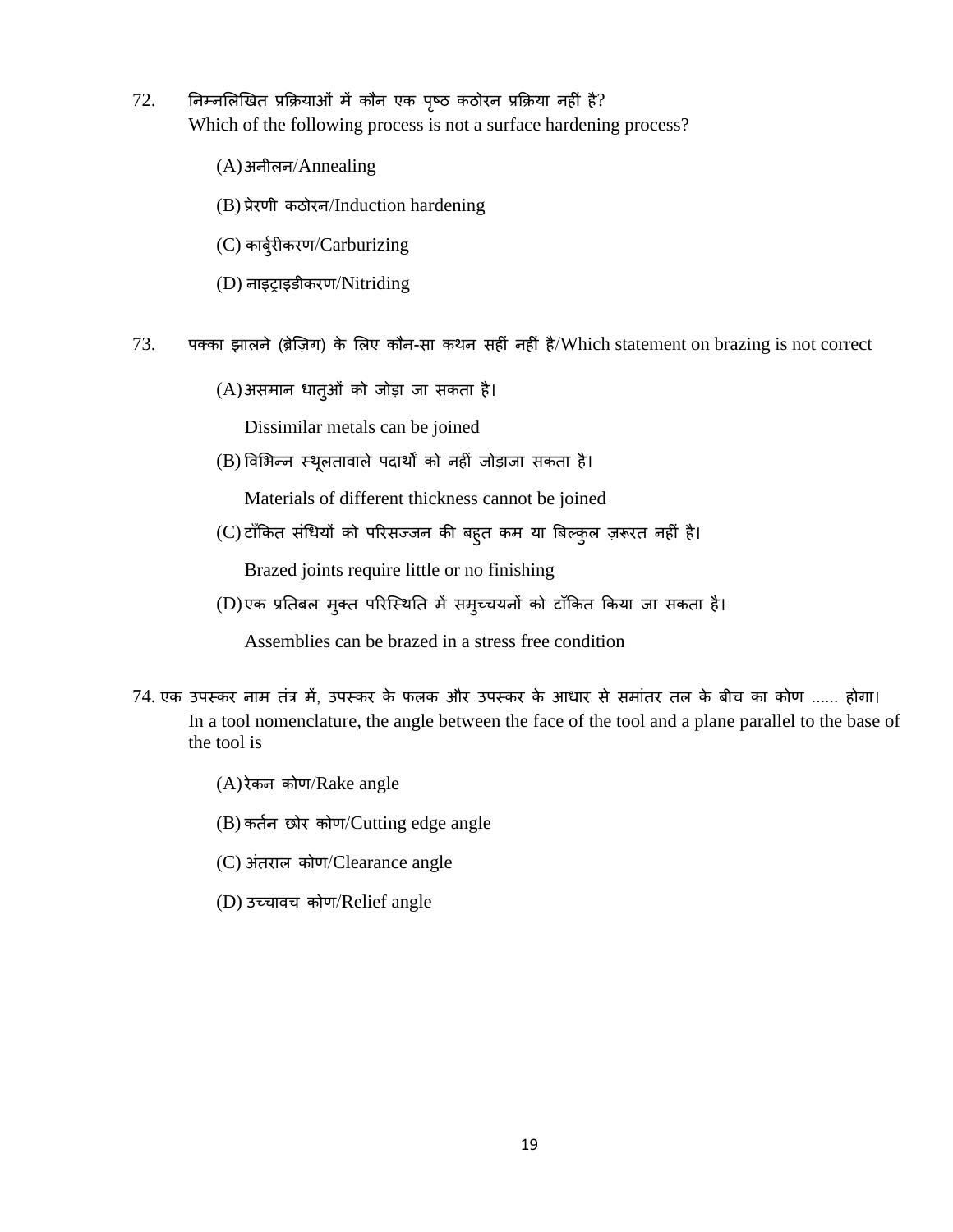- $75.$  अगर एक कूपक पर  $10$ मिलिमीटर पिच की द्विआरंभिक बाह्य वर्ग धागे को 6 मिलिमीटर पिच लेड पेंच युक्त एक केंद्र लेथ से कनततत ककया जाना है, तो शीर्त सभं ार तकुत और लेथ लेड पेंच के बीच का धगयर अनुपात ...... है। If a two start external square thread of 10 mm pitch on a shaft is to be cut using a centre lathe which has a 6 mm pitch lead screw, then the gear ratio between the head stock spindle and lathe lead screw is
	- $(A)10/6$ (B) 6/10
	- (C) 20/6
	-
	- (D) 5/3
- 76. प्रवेधनी प्रेस ...... के लिए प्रयुक्त किया जाता है/A drill press is used for
	- $(A)$ वेधन/Drilling
	- (B) संनछद्रण/Boring
	- $(C)$  छिद्रवर्धन/Reaming
	- (D) उपयुक्त त सभी/All of the above
- 77. एक सोपानित या कोन पुली ड्राइव को .... हेतु उपयोग किया जाता है/A stepped or cone pulley drive is used
	- (A) चाशलत कूपक की ददशा बदलने

For changing the direction of driven shaft

(B) परिचालन कूपक के स्थिर वेग पर चलायमान रहने पर चालित कूपक कावेग बदलने

For changing the speed of driven shaft while the driving shaft runs at constant speed

(C) भारी लोड उठाने

For lifting of heavy loads

(D) चाशलत कूपक के जीणतन को कम करने

For reducing the wear of driven shaft